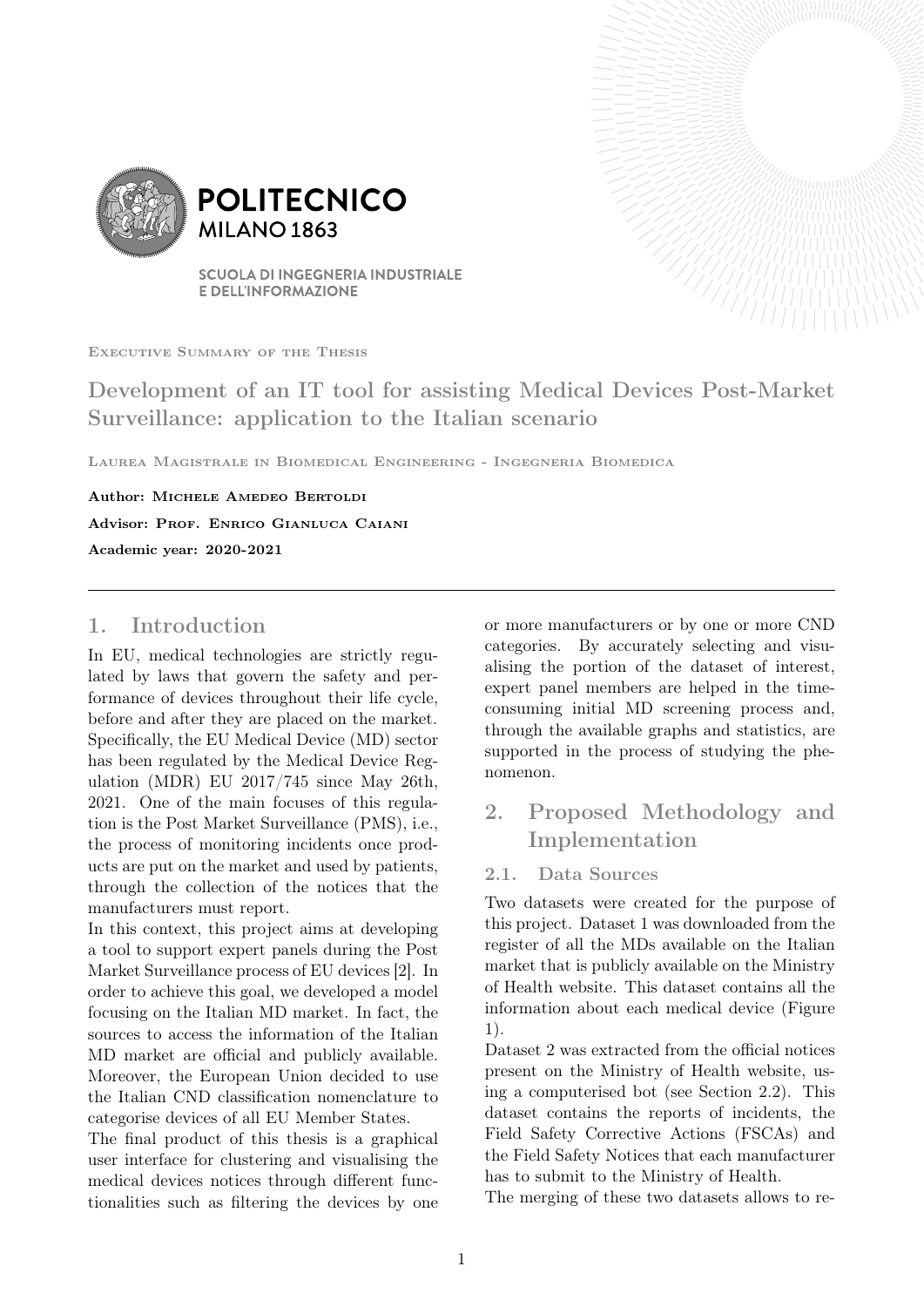|         | FABRICANTE, ANNEMILATORE                         | DENOMINAZIONE COMMERCIALE CODICE CATALOGO FABBIR ASS PROGRESSIVO DM ASS CLASSIFICAZIONE CNO |                        |         |                  | DESCRIZIONE, CNO                                          |
|---------|--------------------------------------------------|---------------------------------------------------------------------------------------------|------------------------|---------|------------------|-----------------------------------------------------------|
| s       | <b>IDACO S.R.L.</b>                              | PENNAPELLI DEFINOGRAFICI                                                                    | POD1R                  | 1221    | Valorial         | MATITE DEFINOSHAFICHE                                     |
|         | JOHNSON & JOHNSON MEDICAL<br>HICk CANG IL P.A.   | <b><i>VACUORAN</i></b>                                                                      | watch                  | 1241    | ADMIDING         | SISTEM DI DRENAGGIO<br>PERCURATO - ALTR                   |
|         | <b>BUILTING INNO MED</b>                         | CANNERS<br><b>SEUGA 2YOME ASPEAZIONE PER</b><br>TECHNOA BL.                                 | <b>BSD 500/510/560</b> | 1262    | <b>ADMISSION</b> | CANNULE MONOUSO PER<br>ASPEKATIONS/IRRIGATIONS<br>94.     |
|         | ACTIVATE SIN                                     | RINCKOCK INA SPRAY NASALE                                                                   | ACCAA D1-07            | 1281    | COMPINE          | DISPOSITM<br><b>NASCIFARMOEI- ALTR</b>                    |
|         | JOHNSON & JOHNSON MEDICAL<br>HOLDING S.RA.       | <b>VACLIDIMA</b>                                                                            | <b>WATO</b>            | 1301    | ADMIDSA          | SISTEM DI DRENADORO<br>PERCUTANIO - ALTR                  |
| $\sim$  |                                                  |                                                                                             |                        | $\sim$  | $\sim$           |                                                           |
| 1474870 | HOFER OMEH & CO KG                               | TRAL INTEGS PLACCA CALCAGNO<br>MI-3.5 CON LOOP A.                                           | 731-111-136-002-T      | 2100606 | Eddresse         | STRUMPATARIO PLURICISO<br>PER OSTEOSINTESI<br>ALTRO       |
| 1474071 | HOFER GMEHLA CO HO                               | TRAL INTEGS PLACCA CALCAGNO<br>MS-3.5 CON LOOP A.                                           | 731-111-136-003-T      | 2100007 | LOSTORE          | STRUMPATARIO PLURI ISO<br>PER OSTECIDATES<br><b>ALTRO</b> |
| 1474972 | MHK MEDIKAL TEKSTIL SAN, TIC.<br><b>LTD. STI</b> | KIT PER BIOPEIA MHK                                                                         | 212412                 | 2100908 | 70202            | KIT CHIRLINGICI (sono<br>compresi solo i Kit certi        |
| 1474973 | MHK MEDIKAL TEKETIL SAN, TIC.<br>LTD, STI        | KIT PER ANGIOGRAPIA MHK                                                                     | 212811                 | 2100609 | TORO             | KIT CHIRURGICI (www.<br>compress solo i XX certi          |
| 1474974 | MHK MEDIKAL TEKSTIL SAN, TIC.<br><b>LTD, STI</b> | KIT PER DRENAGGIO MHK                                                                       | 212813                 | 2100910 | 70202            | KIT CHRURGICI (sono<br>completed solo 1 Kit card.         |

Figure 1: Example of samples of Dataset 1. In the figure are showed only the most relevant features, the ones used for this project.

construct, for each element in Dataset 2, the CND classification assigned during registration.

#### 2.2. Web Scraping

Since the notices of Dataset 2 were not immediately available in an analyzable format but only viewable as text in the Ministry of Health website, web scraping has been used. Web scraping is a computer technique for extracting data from a website by means of software programs. Typically, such programs simulate human navigation on the World Wide Web using the HTTP or through browsers, such as Internet Explorer or Google Chrome. The data scraping technique used for this project is HTML parsing as Dataset 2 is organized in a standardized way and updated daily. From the HTML file of the Ministry of Health website, a bot "scrapes" the parameters of interest in an automated way. The bot was implemented using the programming language Python and, more specifically, the Python library Selenium which allows HTML parsing and is based on the Google Chrome Webdriver named Chromedriver. The main features of Dataset 2 extracted from each notice are reported in Figure 2

| Azione Data Ricezione                                         |                                                              | Tipo      |         | Dispositivo Denominazione Commerciale BD RMD            |                                                        | Fabbricante                                                         |                                    |
|---------------------------------------------------------------|--------------------------------------------------------------|-----------|---------|---------------------------------------------------------|--------------------------------------------------------|---------------------------------------------------------------------|------------------------------------|
| 6 agosto 2211 Hitps://www.salute.pou.tUportala/rews/c3_2_1    | <b>ISTRUZIONI DI</b><br><b>SICUREZZA</b>                     | MO        | 2082606 | BO SMARTS/TETM<br>CONNECTOR 2000E-04 Refer<br>to Ann    | <b>BO SMARTS/TETM</b><br>CONNECTOR                     | <b>BO</b><br>SWITZERLAND<br><b>SARL</b>                             | ٠                                  |
| 6 agosto 2321 https://www.salute.gov.t/portale/news/p3_2_1    | <b>FECALL</b>                                                | MD        | 350822  | JAMSHIDI AGO MONOUSO<br>FER ASPIRAZIONE/BIOPSIA<br>n.   | <b>JAMSHICK AGO</b><br>MONOK 60 PER<br>ASPEADONE/BOPSA | CAREFUSION                                                          |                                    |
| 3 agosto 221 https://www.salute.gov.f/portale/news/p3_2_1     | <b>ISTRUZIONE DE</b><br><b>SICUREZZA</b>                     | <b>ND</b> | ń       | BOND™ BEADV-TO-LISE<br>PRIMARY ANTIBODY COX2<br>(EP25.) | BOND READY-TO-USE<br>PRIMARY ANTIBODY<br>COX2 (EP25)   | <b>LEICA</b><br><b><i>BYOSSITEMS</i></b><br>NEWCASTLE<br><b>LTD</b> | ż                                  |
| 3 agosto 2321 https://www.taiula.gov.htportale/vews/p3_2_1    | INFORMAZIONE DE<br>SICUREZZA                                 | MD        | 1416329 | DISPOSABLE MAIN SET IRIS<br>0246050022                  | DISPOSABLE MAIN<br><b>SET PAS</b>                      | LETTIX BV                                                           | 3                                  |
| 30 luglio 2321 https://www.salute.gov.it/bortale/rewar/c3.2.1 | INFORMAZIONI DI<br>SICUREZZA                                 | MD        | 1006776 | <b>EVRA X2</b>                                          | <b>LYBA XZ</b>                                         | <b>AXCENT</b><br><b>METHCAL</b>                                     | ٠                                  |
|                                                               |                                                              |           |         |                                                         |                                                        |                                                                     |                                    |
| 9 gennaio 2009 https://www.aalute.gov.it/portale/news/p3_2_1  | <b>Istruzioni d'uno</b>                                      | MD        | ö       | Clip chinagical                                         | Minimally Invasive<br><b>Hart</b>                      |                                                                     | 7617                               |
| 7 gennaio 2009 https://www.salute.pou/bloomate/news/cd. 2 1   | <b>Litherical Julit</b><br>oggetto del<br>richigmo dal mare. | MD        | ö       | Catebora a tro lumi per<br>occludere l'aorta asce       | Wack-Ham-o-<br>lok.Horizon. Hermoclip<br>Traditional   | <b>Tolefiex</b><br>Medical                                          | 7618                               |
| 7 cennaio 2008 Hitps://www.salute.cov.it/portale/news/cd. 2.1 | Sospersione<br>dell'utilizzo del<br>metodo ECRE EX.          | ND        | ö       | ń                                                       | Saterni di Chimical<br>Clinica Dimension@<br>Reagers   | Sement<br><b>Healthcare</b><br>Diagnostics<br>Std.                  | 7619                               |
| 7 gennaio 2009 https://www.salute.gov.k/portale/rews/p3_2_1   | Ristandardizzazione<br>dial best a<br>aggiornamento          | <b>NO</b> | ø       | ö                                                       | Bilinubina Totale<br>Granulare (Sil-T) e<br>Blinds     | Roche<br>Diagnostics<br><b>GmbH</b>                                 | 7630                               |
| 7 gennaio 2009 https://www.salute.gouit/portale/news/p3_2_1   | Informazioni di<br>Situators                                 |           |         | Pacemakers                                              | Symphony/Rhapsody                                      | SORIN Group<br><b>Rails nri</b>                                     |                                    |
|                                                               |                                                              |           |         | 0 AMD                                                   |                                                        |                                                                     | Zimmer Ltd. Technology Offset Rasp |

Figure 2: Example of samples of Dataset 2 and their features

Once the data had been acquired, we realised that the feature enabling devices from Dataset 2 to be associated with Dataset 1 was present in only about 30% of the 7622 alerts on the website. This feature is called BD/RMD and is a unique identification number of the device on the Italian market, that corresponds to the PROGRES-SIVO DM/ASS of Dataset 1. For this reason, we used natural language processing to compare the other features of the two datasets and associate them with each other.

## 2.3. Data Cleansing and Standardization

Data cleansing process consists of validating and correcting data to make make it easily analyzable by removing duplicates and missing values, correcting typos and transforming it into the right format for further processing. For this process a Python string-processing library, namely NLTK, that contains a large number of functions for cleansing methods, was used.

The data transformation workflow using NLTK libraries includes:

- Removing extra spaces: remove extra spaces from each element by using regular expressions.
- Removing punctuation: punctuation, when attached to any word, creates problems in differentiating with other words.
- Case Normalization: converts the case of all characters in the text to either upper or lower case, as Python is case-sensitive.
- Tokenization: each sentence is split into words and becomes a list of words. The name of the function used is *word* tokenize.
- Removing Stopwords: stopwords (e.g., and, but, was, were, being, have, etc.) are words that do not add meaning to the data and so should be removed. This reduce the dimension of our data removing noise.
- Stemming: it is a technique that takes the word to its root form, by removing suffixes from the words.

The stemming part was necessary to standardize the names of different departments of the same company (e.g., Siemens Diagnostic and Siemens Healthineers). Data Cleansing and Standardization made the information of Dataset 2 uniform and allowed the comparison between strings of the two datasets.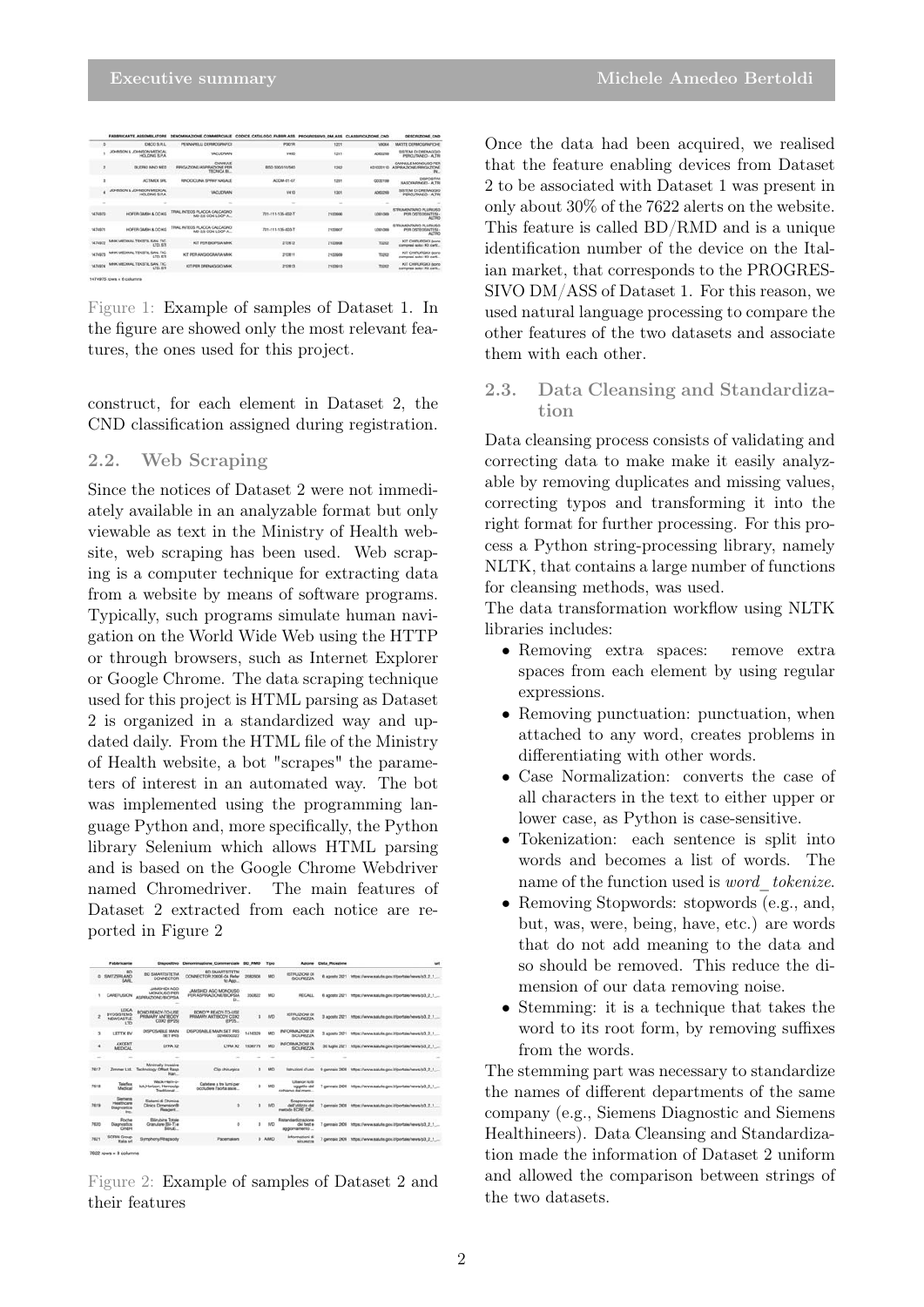|                |                                                                 |                                                                              |               | Fabbricante |                             | Dispositivo Denominazione_Commerciale                   |                                                   |  |
|----------------|-----------------------------------------------------------------|------------------------------------------------------------------------------|---------------|-------------|-----------------------------|---------------------------------------------------------|---------------------------------------------------|--|
|                |                                                                 | Dataset 1                                                                    | 0             | bd          | bd smartsitetm<br>connector | bd smartsitetm connector<br>2000e04 refer to appe       |                                                   |  |
|                |                                                                 | FABBRICANTE_ASSEMBLATORE DENOMINAZIONE_COMMERCIALE CODICE_CATALOGO_FABBR_ASS |               |             | carefusion                  | jamshidi ago<br>monouso per<br>aspirazionebiopsia<br>de | jamshidi ago monouso per<br>aspirazionebiopsia de |  |
| $\Omega$       | id<br>johnson                                                   | pennarelli dermografici<br>vacudrain                                         | pd01r<br>v400 | 2           | leica                       | bond readytouse<br>primary antibody<br>cdx2 ep25        | bond(tm) readytouse primary<br>antibody cdx2 ep2  |  |
| $\overline{c}$ | buerki                                                          | cannule irrigazioneaspirazione per<br>tecnica bim                            | bsd 500510560 | 3           | lettix                      | disposable main<br>set iris                             | disposable main set iris<br>0246050022            |  |
| 3              | actimex                                                         | rinociclina spray nasale                                                     | acdm0107      | 4           | axcent                      | lyra x2                                                 | lyra x2                                           |  |
| $\overline{4}$ | johnson                                                         | vacudrain                                                                    | v410          |             |                             | $\cdots$                                                |                                                   |  |
|                |                                                                 |                                                                              |               | 7617        | zimmer                      | minimally invasive<br>technology offset<br>rasp hand    | clip chirurgica                                   |  |
| 1474970        | hofer                                                           | trial inteos placca calcagno m33 5<br>con loop as                            | 731111135002t | 7618        | teleflex                    | weckhemolok<br>horizon hemoclip<br>traditional e tr     | catetere a tre lumi per<br>occludere l'aorta asce |  |
| 1474971        | hofer                                                           | trial inteos placca calcagno m33 5<br>con loop as                            | 731111135003t | 7619        | siemens                     | sistemi di chimica<br>clinica dimension(r)              | $\mathbf 0$                                       |  |
| 1474972        | mhk                                                             | kit per biopsia mhk                                                          | 212812        |             |                             | reagen<br>bilirubina totale                             |                                                   |  |
| 1474973        | mhk                                                             | kit per angiografia mhk                                                      | 212811        | 7620        | roche                       | granulare bilt e<br>bilirubin                           | 0                                                 |  |
| 1474974        | mhk                                                             | kit per drenaggio mhk                                                        | 212813        | 7621        | sorin                       | symphonyrhapsody                                        | pacemakers                                        |  |
|                | 1474975 rows $\times$ 6 columns<br>7622 rows $\times$ 8 columns |                                                                              |               |             |                             |                                                         |                                                   |  |

#### Dataset 2

Figure 3: Compared features of the two datasets. Features highlighted with the same color are merged together.

#### 2.4. Entity Resolution

Entity Resolution (ER) is the problem of extracting, matching and resolving entity links in structured and unstructured data. Our task is a problem of Single-entity ER because all mentions correspond to a single entity type as we only deal with the MDs [1]. Moreover the decision to match a pair of mentions is made independently of other mentions so our use case falls into pairwise ER category. Figure 3 shows how Pairwise ER is performed on the two datasets. Features highlighted with the same color are merged together.

#### 2.4.1 Natural Language Processing - String Matching

To compare the strings of figure 3, a particular branch of Natural Language Processing (NLP), called string matching was used. Specifically, we used approximate matching techniques because the formatting and nomenclature adopted in the two datasets were often inconsistent but similar. Approximate matching allows to match strings with a similar, but not identical, pattern. Approximate string matching is typically divided into two sub problems: finding approximate sub-string matches inside a given string

and finding dictionary strings that match the pattern approximately. Among the approximate string-matching techniques, fuzzy logic was chosen because, despite other methods, it does not provide a Boolean result (i.e., "similar" or "dissimilar"), but provides a score from 0 to 100 that better represents the degree of similarity between two entities and allows to handle more complex scenarios.

This thesis's fuzzy system was implemented using the Fuzzy-wuzzy library. In particular, token\_set\_ratio() build-in function was used. It removes the common tokens and then calculates the Levenshtein distance between strings.

In our projects the strings are variable in length and can be sorted in a very heterogeneous way. To make an example, the model has to search the manufacturer's catalogue code of Dataset 1 (i.e., a single string) in the product description of Dataset 2 which is a much longer sets of strings. Additionally, some strings repeated multiple times within the same product description. The algorithm uses specific fuzzy rules to overcome these problems and provides an accurate similarity score from 0 to 100.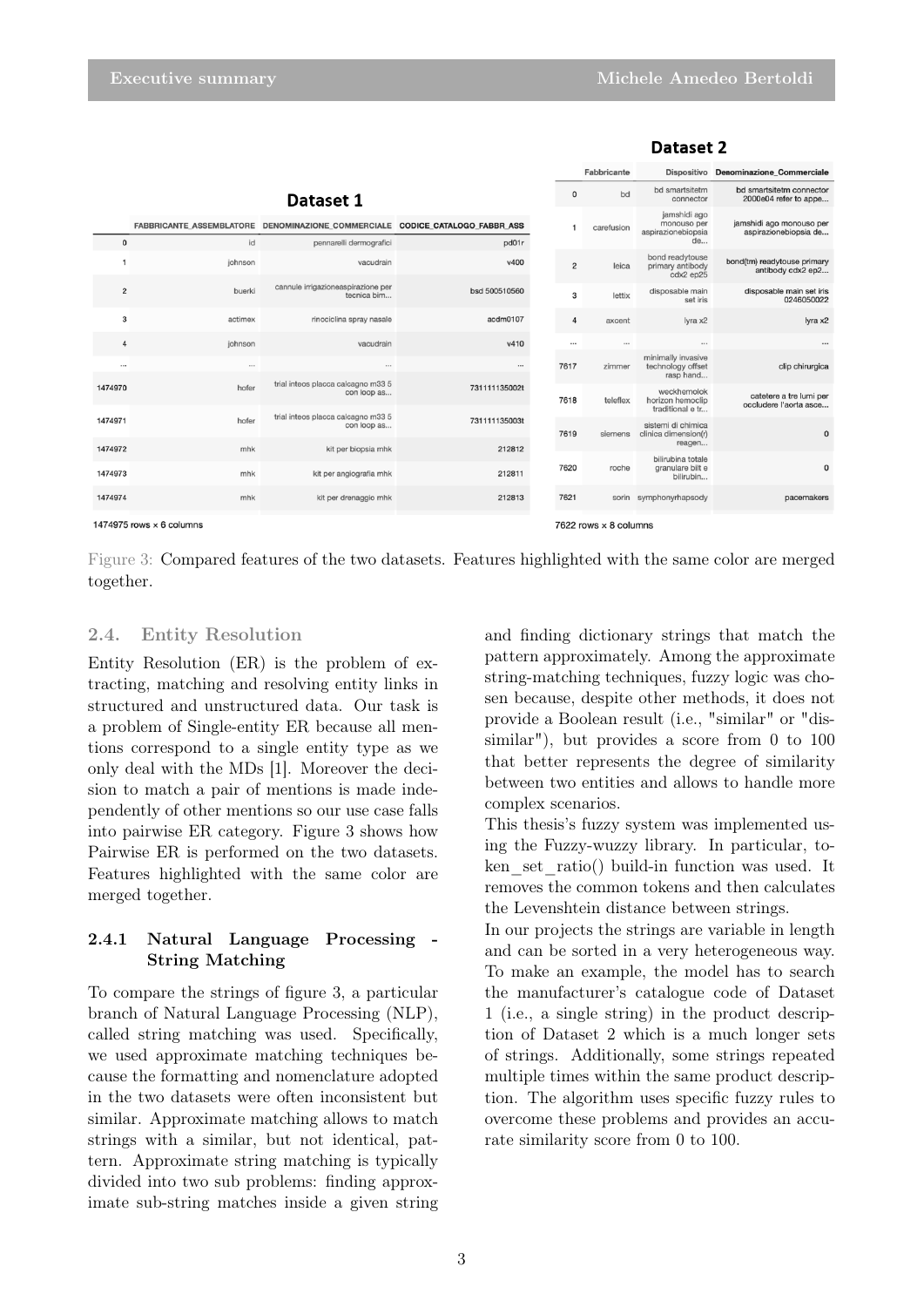### 2.4.2 Implemented Entity Resolution Algorithm

To compare the samples of Dataset 1 with those of Dataset 2, it was decided to use fuzzy string comparisons [3] of the features represented in Figure 3.

The idea behind the algorithm is to associate each item in Dataset 2 to the corresponding MD of Dataset 1, in order to assign through the BD/RDM the corresponding CND to each medical device in Dataset 2. About 30% of the items of Dataset 2 have the BD/RMD information available, so that the association between the two datasets is straightforward. For all the remaining items, the BD/RMD is missing. In this cases, the fuzzy method described in the previous chapters was used to calculate the similarity scores between one items of Dataset 2 and all the items of Dataset 1. The developed algorithm works iteratively. In particular, the algorithm set a similarity score threshold and creates an association for all the items that get a similarity score within this threshold. At the next iteration, the threshold is lowered down and all the items of Dataset 2 that are were not yet assigned to a MD in Dataset 1 are analyzed. Figure 4 shows the flowchart of the implemented Entity Resolution algorithm.



Figure 4: Flowchart of the implemented Entity Resolution algorithm.Each arrow concerns all the samples of Dataset 2 that satisfy the specified condition.

Originally, a similarity score threshold of 100 was considered. Thus, all the items of Dataset

2 that got a similarity score of 100 were associated with the corresponding item of Dataset 1, assigning the same BD/RMD. If an item of Dataset 2 resulted in a similarity score of 100 with multiple items of Dataset 1, the item in Dataset 2 was randomly assigned to one of the BD/RMD of Dataset 1. The remaining items of Dataset 1 with whom the element of Dataset 2 also got 100, were separately stored in a features called "additional BD/RMD". Subsequently, the similarity score threshold was lowered between 99 and 95 and the algorithm searched, among the items of Dataset 2 that have not been associated to an MD in Dataset 1 yet, for those that had a similarity score within the range. Each item of Dataset 2 was associated to the item of Dataset 1 with which it received the higher similarity score within the considered range. The BD/RMD of all the other MDs of Dataset 1, with which the item of Dataset 2 got a similarity score within the threshold but not the higher one, were separately stored in the "additional BD/RMD". The same process was repeated for 94-90, 89-85, 84-80, 79-75, 74-70, 69-65 and 64-60. Lower ranges were not considered because they were found to deteriorate the accuracy of the model and because they returned too many possible matches.

#### 2.4.3 Graphical User Interface

In order to visualize the data and facilitate its analysis, a Graphical User Interface (GUI) was created with the aim of displaying the MD notices of Dataset 2, filtered and enriched with the information of Dataset 1. This is a business intelligence problem, and for this purpose a Microsoft tool called PowerBI was used.

The features of the two dataset that have been represented in the GUI in order to support the PMS process are:

- Fabbricante: Name of the manufacturer of the device.
- Dispositivo: Name of the device
- Classificazione\_cnd\_1: First level of the CND classification of the device.
- Classificazione\_cnd\_2: Second level of the CND classification of the device.
- Classificazione cnd 3: Third level of the CND classification of the device.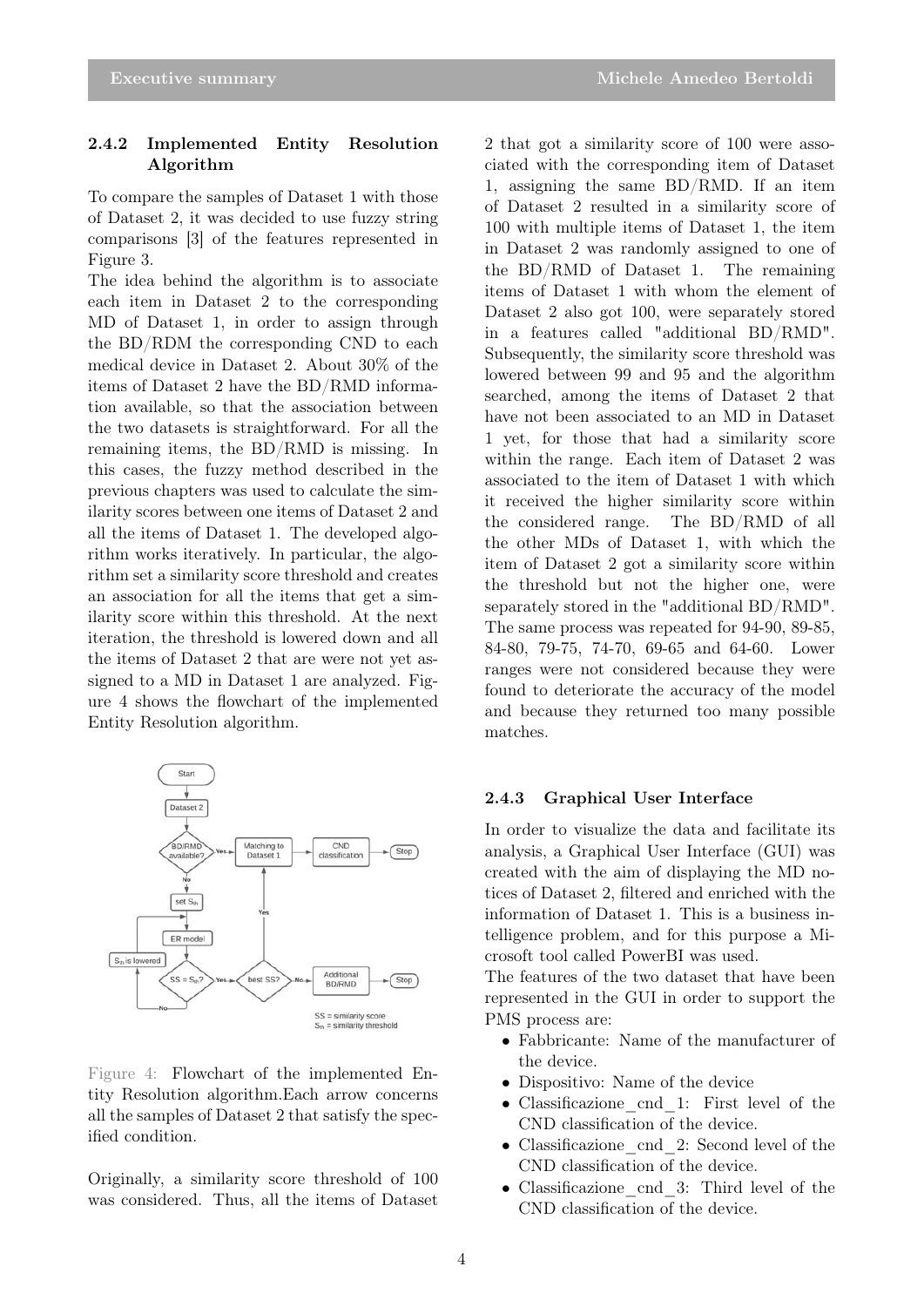

Figure 5: Screenshot of the PMS tool.

- Classificazione\_cnd\_4: Fourth level of the CND classification of the device.
- Azione: Typology of the notice.
- Data Ricezione: Date of the notice.
- URL: link to the original notice on the Ministry of Heatlh Website.

This visualization tool can be used to create effective queries and obtain the notices of interest. For each query, two charts are obtained from the aforementioned features and visualized, namely:

- Avvisi per Anno: an histogram representing the number of alerts per year identified by the query;
- Avvisi per tipologia di dispositivo: a diagram representing the distribution of MDs, IVDs and AIMDs identified by the query.

Figure 5 represents the PowerBI GUI tool for PMS implemented for this thesis project.

## 3. Results

A fundamental process to understand the quality of our tool was to test the accuracy of the NLP algorithm to reconstruct the links between the elements of the two datasets. For this validation process, the subset of Dataset 2 that contained only those samples that possessed the number of registration BD/RMD was used. This allowed to have a reference target variable for

2440 samples out of the 7622 samples of Dataset 2, to test the ER algorithm explained in Section 2.4.

Three tests were carried out as part of the validation process. The first test aimed at measuring the algorithm's ability to correctly assign the BD/RMD code; the second test investigated if the correct BD/RMD exceeded the algorithm's similarity threshold when the BD/RMD was assigned worngly; the third test measured the ability to correctly assign the CND class. This last test, in particular, allowed us to understand whether the number of samples present in the clusters selected by the queries of our graphical user interface were accurate. The entity resolution algorithm assigned correctly the BD/RMD in the 68.89% of the samples of Dataset 2. This means that the notice of Dataset 2 was associated with the correct MD of Dataset 1, and, therefore, all the CND classification levels (up to CND level 4) were assigned correctly. As already mentioned, the second test checked if the correct BD/RMD were included in the list that contains all the BD/RMDs of MDs of Dataset 1 with which an item of Dataset 2 received a similarity score within the considered thresholds but was not associated with because it was not the best score. This test showed that in 98.72%